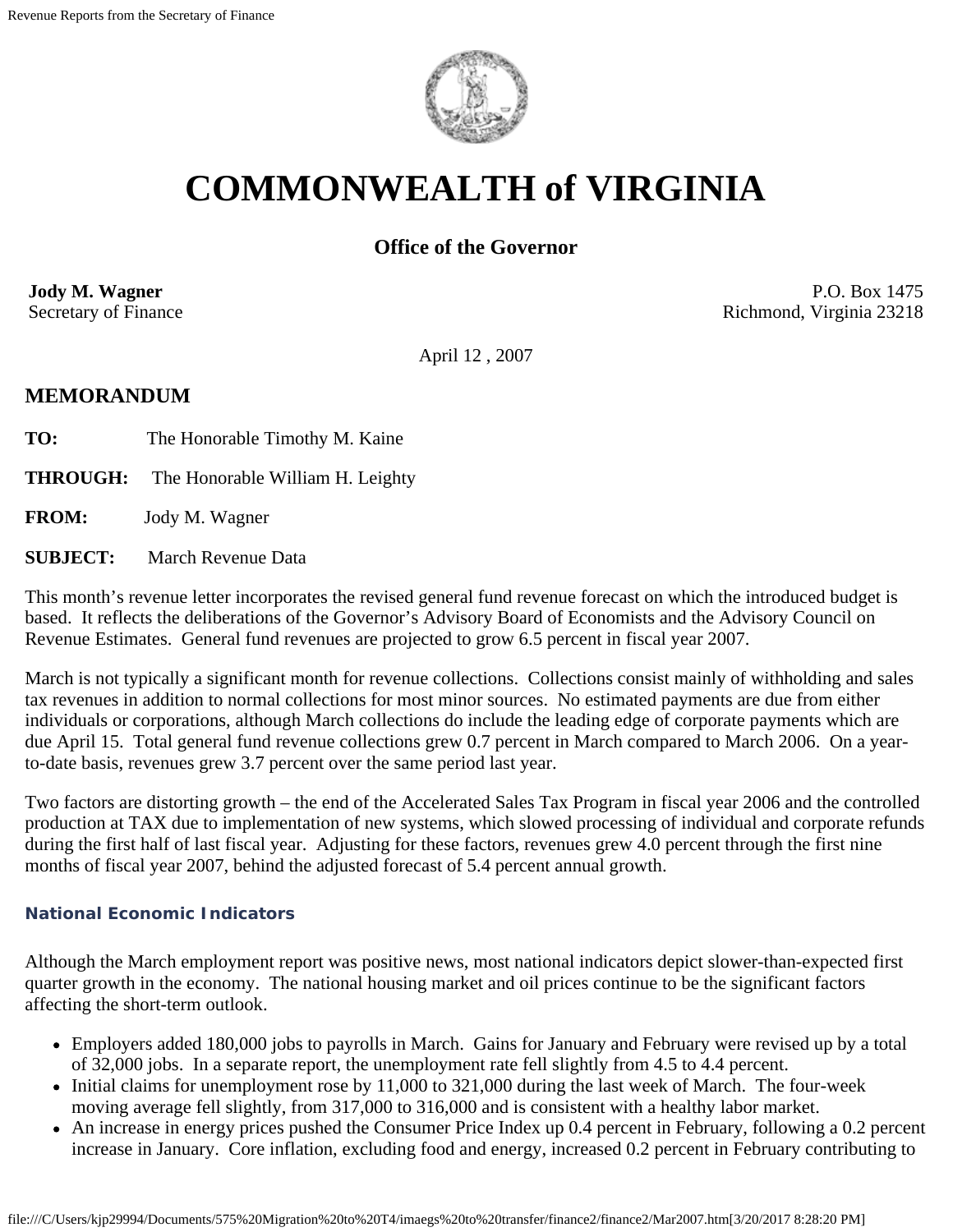growth of 2.7 percent over the last year.

- The Institute of Supply Management index declined from 52.3 to 50.9 in March. A reading over fifty indicates the manufacturing sector is expanding.
- The Conference Board's index of leading indicators fell 0.5 percent to 137.3 in February, following a 0.3 percent decline in January. The index is at its lowest level since August 2006.
- The Conference Board's index of consumer confidence fell from 111.2 to 107.2 in March, a three-month low, reflecting a decline in the expectations component of the index. The current assessment component was unchanged.
- The Federal Reserve held the federal funds rate steady at 5.25 percent at its March meeting, the same level it has been since August of 2006.

## **Virginia Economy**

Virginia, payroll employment grew 1.2 percent in February. Northern Virginia posted job growth of 1.7 percent in February. Jobs grew by 1.3 percent in Hampton Roads, 2.7 percent in Richmond-Petersburg, and 2.2 percent in the western MSAs. The unemployment rate was flat at 3.2 percent in February.

The Virginia leading index rose 0.9 percent in February, its third consecutive monthly increase. Rising auto registrations and declining initial unemployment claims drove the increase. Building permits again posted a slight decline. The regional indices increased in five of the state's eleven metropolitan areas in January: Richmond, Charlottesville, Blacksburg, Lynchburg, and Harrisonburg. The leading index was unchanged in Hampton Roads and fell in the remaining MSAs.

### **March Revenue Collections**

March is not typically a significant month for revenue collections. Total general fund revenue collections grew 0.7 percent in March compared to March 2006. On a year-to-date basis, revenues grew 3.7 percent over the same period last year.

**Individual Income Tax Withholding (54% of general fund revenues):** Collections of payroll withholding taxes grew 1.8 percent in March compared to March 2006. The weakness is partially due to one less deposit day in March 2007 than March 2006. Year-to-date withholding growth is 5.8 percent, close to the projected annual growth rate of 5.7 percent.

**Individual Income Tax Nonwithholding (18% of general fund revenues):** March is not typically a significant month for nonwithholding collections. A total of \$62.9 million was collected in March, compared with \$59.5 million in March of last year.

To date, about 42 percent of the nonwithholding forecast has been collected, and collections during this period are 8.7 percent above the same period last year, which is below the projected annual growth of 10.2 percent. April and May are significant months for nonwithholding collections, as both final payments for tax year 2006 and estimated payments for the current tax year are due May 1. In addition, another estimated payment is due June 15.

**Individual Income Tax Refunds:** In the latter half of calendar year 2005, the transition to a new computer system required TAX to process a limited number of tax returns in the fall, resulting in few refunds for that period. With the new system in place, TAX returned to a normal schedule for processing this year. Through March, \$960.4 million have been refunded compared with \$751.4 million in the same period last year. For the filing season beginning January 1, about 1.5 million refunds have been issued, compared with 1.45 million issued in the same period last year.

**Sales Tax (20% of general fund revenues):** Collections of sales and use taxes, reflecting February sales, fell 5.1 percent in March. Year-to-date growth in sales and use taxes of 10.5 percent is inflated due to the repeal of the Accelerated Sales Tax program. Adjusting for the repeal of this program, growth in this source was 2.8 percent through March, compared with the forecast of 4.1 percent adjusted growth needed to meet the annual estimate.